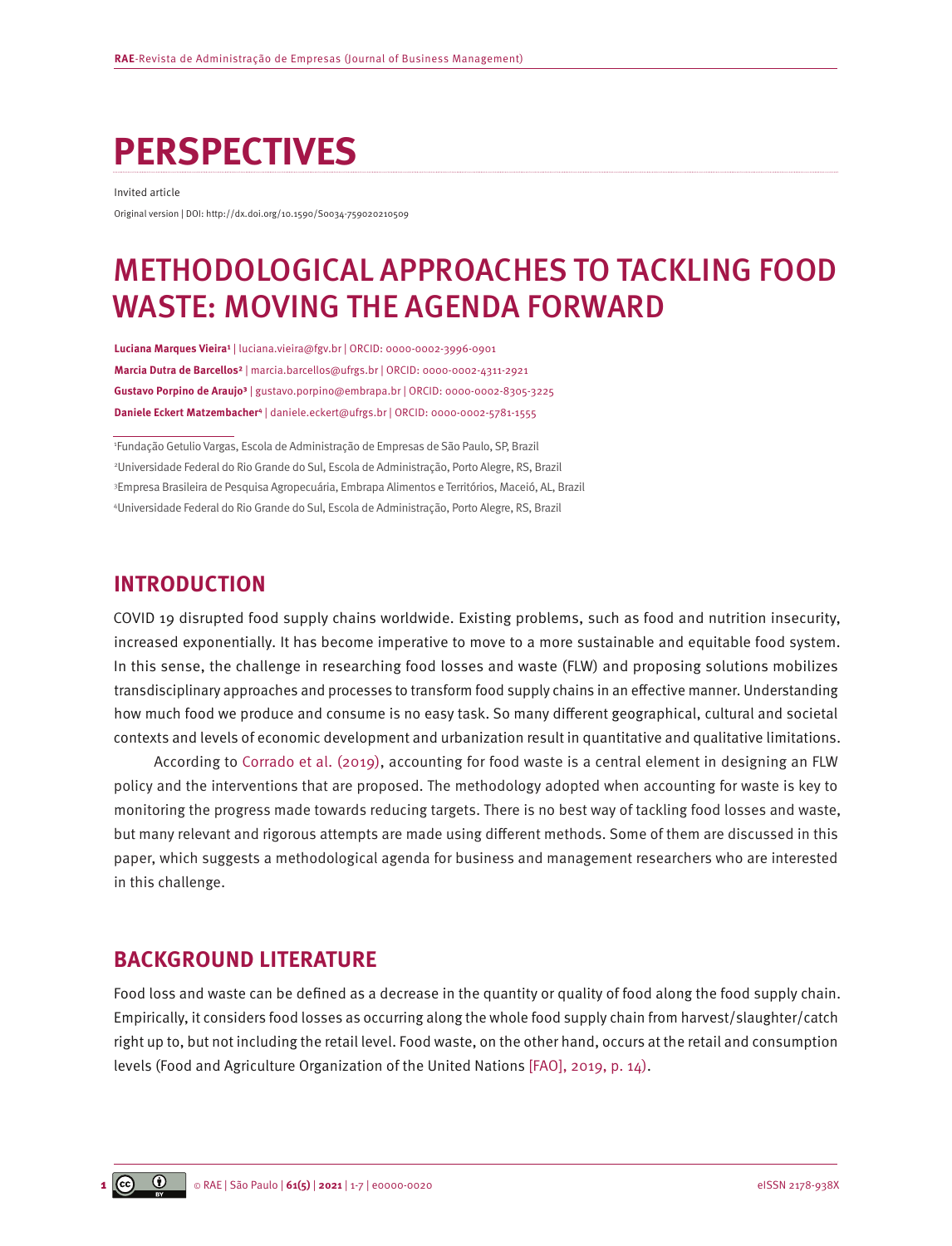The causes of FLW are connected across food supply chains, from primary production to final consumption [\(Bilska, Wrzosek, Kołożyn-Krajewska, & Krajewski, 2016; Canali et al., 2017\)](#page-5-0). Consequently, research into FLW has emerged as a priority issue for both academics and practitioners. Much of the research, however, focuses on just one activity in the food supply chain, not on the interactions between the different stakeholders, or on the complex phenomenon of FLW. FLW is a transdisciplinary topic, but a large area of interest in business and management comes from marketing (the majority of studies that analyze consumer food waste) and operations management literature. These two units of analysis and the methodological trends used in studying them are discussed below.

#### Consumer side

Different methods are used for measuring consumer food waste, such as self-report surveys, food waste diaries, photo coding, and waste composition analysis [\(Quested, Palmer, Moreno, McDermott, & Schumacher, 2020\)](#page-6-0). Given the need to standardize quantification across different countries as a means of tracking achievement of its Sustainable Development Goal 12.3, the United Nations Environment Programme suggests using waste composition analysis, and direct measurement in households via scales, or diaries. Diaries are useful for food that goes down the sewer, is composted at home, or is fed to animals [\(UNEP, 2021\)](#page-6-0). Interviews and surveys, a common method in academic studies, should not be used in isolation, because of a large element of underestimation [\(Herpen,](#page-5-0) [Lans, Holthuysen, Nijenhuis-de Vries, & Quested, 2019\)](#page-5-0). [Matzembacher, Brancoli, Maia and Eriksson \(2020\)](#page-5-0) identified a discrepancy between stated and actual behavior in relation to consumer food waste. This involves methodological questions, with a series of studies being based on consumer perceptions and reports. Therefore, interviews and surveys should be combined in a mixed-method approach.

In a developing world context, waste composition analysis is challenging because organic and inorganic waste is not sorted in certain regions. Furthermore, direct measurement at home requires considerable investment and the need to train participants to sort the waste in order to quantify it accurately. To overcome this drawback, a potential solution is to utilize bulk sampling with randomized grab sub-sampling to cover a representative sample of the municipal waste collected, as undertaken by [Oelofse, Muswema and Ramukhwatho \(2018\)](#page-5-0) who quantified household food waste in South Africa.

The degree of underestimation of food waste in diaries ranges from 7% to 40%, compared to waste composition analysis, according to [Quested et al.](#page-6-0) (2020). Compared to surveys, however, diaries perform better in estimating consumer food waste [\(Giordano, Alboni, & Falasconi, 2019\)](#page-5-0). As such, a feasible method by which developing countries can measure food waste would be to rely on mixed-method approaches, which combine diaries, especially those using digital platforms, with photo uploads to double-check the amount of waste informed, and analysis of waste composition in those areas in which organic waste is collected separately.

In a national quantification of consumer food waste in Brazil, which was part of a project funded by the Sector Dialogues European Union– Brazil, diaries were used via a mobile platform on which consumers could indicate via a simple form indicating portions which food was wasted, and the amounts. The app could also be used to upload photos to compare if the foods and amounts were precisely informed [\(Porpino,](#page-6-0) *Lourenço*, Araújo, [& Bastos, 2018\). Van Herpen et al. \(2019\)](#page-6-0) consider that photo coding has the potential for improving the accuracy of measurements, but is time consuming and may not be feasible for large samples.

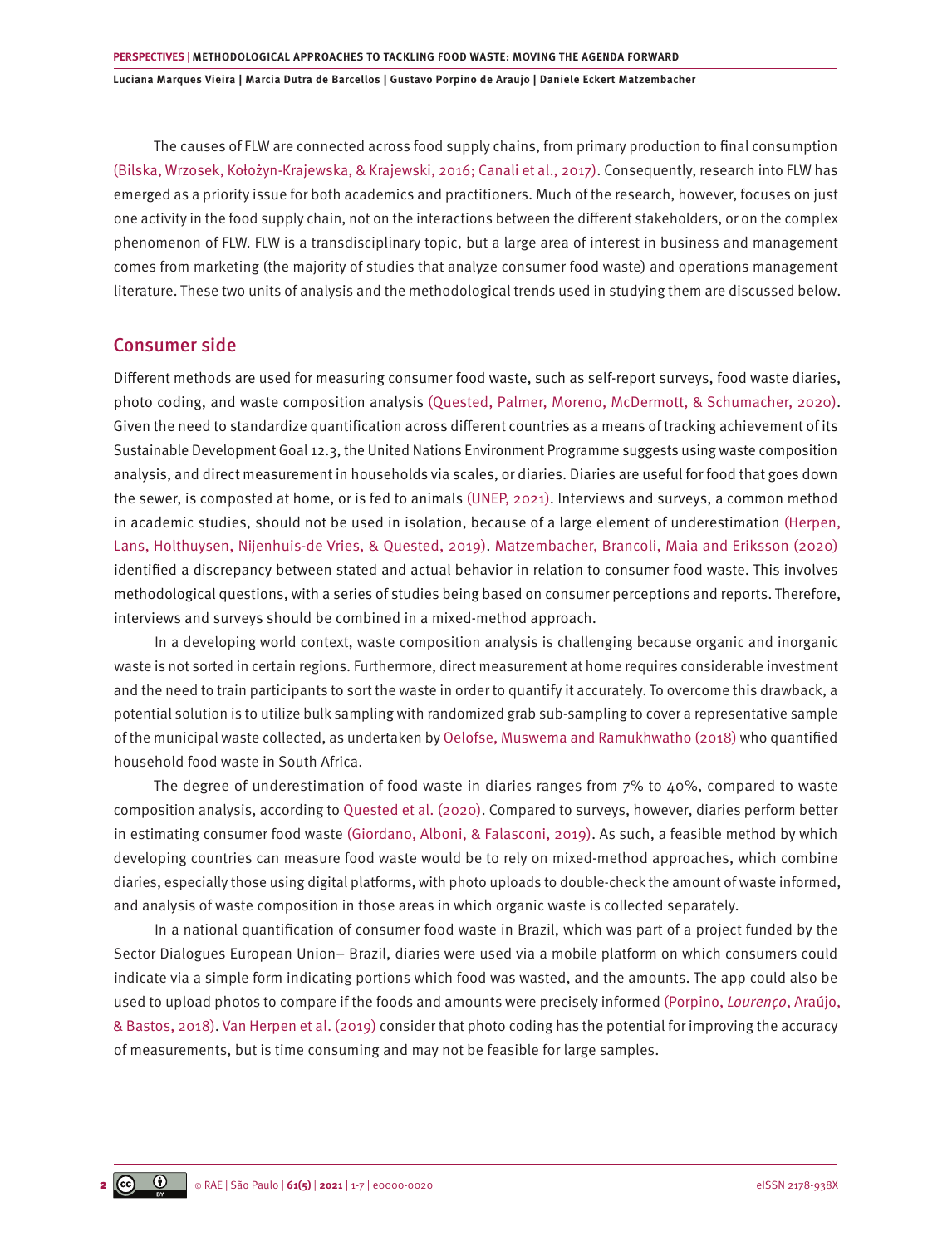Food waste quantification is a baseline for fostering science-based urban food policies, but the value of qualitative approaches for understanding the root causes of consumer food waste better should not be underestimated in academic studies. Apart from the theoretical contributions, qualitative methods are useful, for instance, for guiding the development of communication campaigns aimed at changing behavior.

At-home observations combined with laddering interviews are a rich qualitative method for uncovering food waste behaviors that are not easily identified in self-reports, such as surveys. However, the application of these qualitative approaches requires well-trained researchers, and the ability to perform interviews without influencing respondents to give the desired answers. As such, laddering techniques, in which respondents are exposed to "why" type questions, are important for obtaining a deeper understanding of consumer behavior (Veludo‐de‐Oliveira, [Ikeda, &](https://www.emerald.com/insight/search?q=Ana Akemi Ikeda) [Campomar, 2](https://www.emerald.com/insight/search?q=Marcos Cortez Campomar)006).

In terms of theoretical contributions, grounded theory can also be applied for identifying those behaviors that result in food waste. Grounded theory coding [\(Corbin & Strauss, 2015\),](#page-5-0) as used by [Porpino, Wansink, and](#page-6-0) [Parente \(2016\)](#page-6-0) to investigate food waste in lower-middle income families, and by [Papargyropoulou et al. \(2016\)](#page-6-0) to study food waste in the hospitality sector, is suitable for generating theoretical contributions and providing insights in policy-oriented strategies, such as nutritional education and sustainable consumption campaigns. It is also used for identifying relevant concepts for framing messages aimed at influencing food choices in retail settings or food pantries, for instance.

[Stangherlin, Barcellos and Basso \(2018\)](#page-6-0) recently studied the effect of social norms on driving suboptimal food consumption in Brazil. Social norms represent the common and accepted behavior in a specific situation that directly affects attitudes, intentions, preferences, and choices [\(Cialdini, Reno, & Kallgren, 1990\).](#page-5-0) Consumers prefer not to buy fruit and vegetables with an unusual appearance, or products whose packaging is damaged, or those that are close to their expiry date; these are usually called suboptimal food products [\(Aschemann-Witzel, Hooge,](#page-5-0) [Amani, Bech-Larsen, & Oostindjer, 2015; Hooge et al., 2017; Loebnitz & Grunert, 2015; Loebnitz, Schuitema, &](#page-5-0) [Grunert, 2015\)](#page-5-0). This pattern of behavior and the consequent demand for "cosmetically perfect" food contributes to high levels of food waste [\(Godfray et al., 2010; Gustavsson, Cederberg, Sonesson, Otterdijk, & Meybeck, 2011\)](#page-5-0) and interventions aimed at encouraging the purchase of suboptimal food. The study also tested if awareness of the food waste problem is the underlying mechanism in the relationship between social norms and intention to buy suboptimal food. Results show that appeals that employ social norms have a positive effect on the intention to purchase products with an unusual appearance, or products with damaged packaging. Awareness of the food waste problem also mediates the effect of social norms on the intention to purchase a product with an unusual appearance. In theoretical terms, the study analyzed the effect of stimulus in suboptimal food consumption by applying the theory of normative influences. Practical implications indicate strategies for increasing the acceptance of suboptimal food products. The decision making of consumers can be positively influenced if appropriate messages are provided by retailers and food marketers. A suggestion would be to develop interventions at the point-of-purchase that show the sensory and organoleptic characteristics of the products. Nudge marketing, consumer education campaigns, and the use of trustworthy celebrities to endorse consumption are strategies that could lead to increasing intentions to consume suboptimal food products. Consumer-level change, therefore, must be systemically supported by education and different initiatives that can lead to a substantial decline in waste food going to landfill sites, thereby saving public and private resources, and contributing to achieving the SDGs.

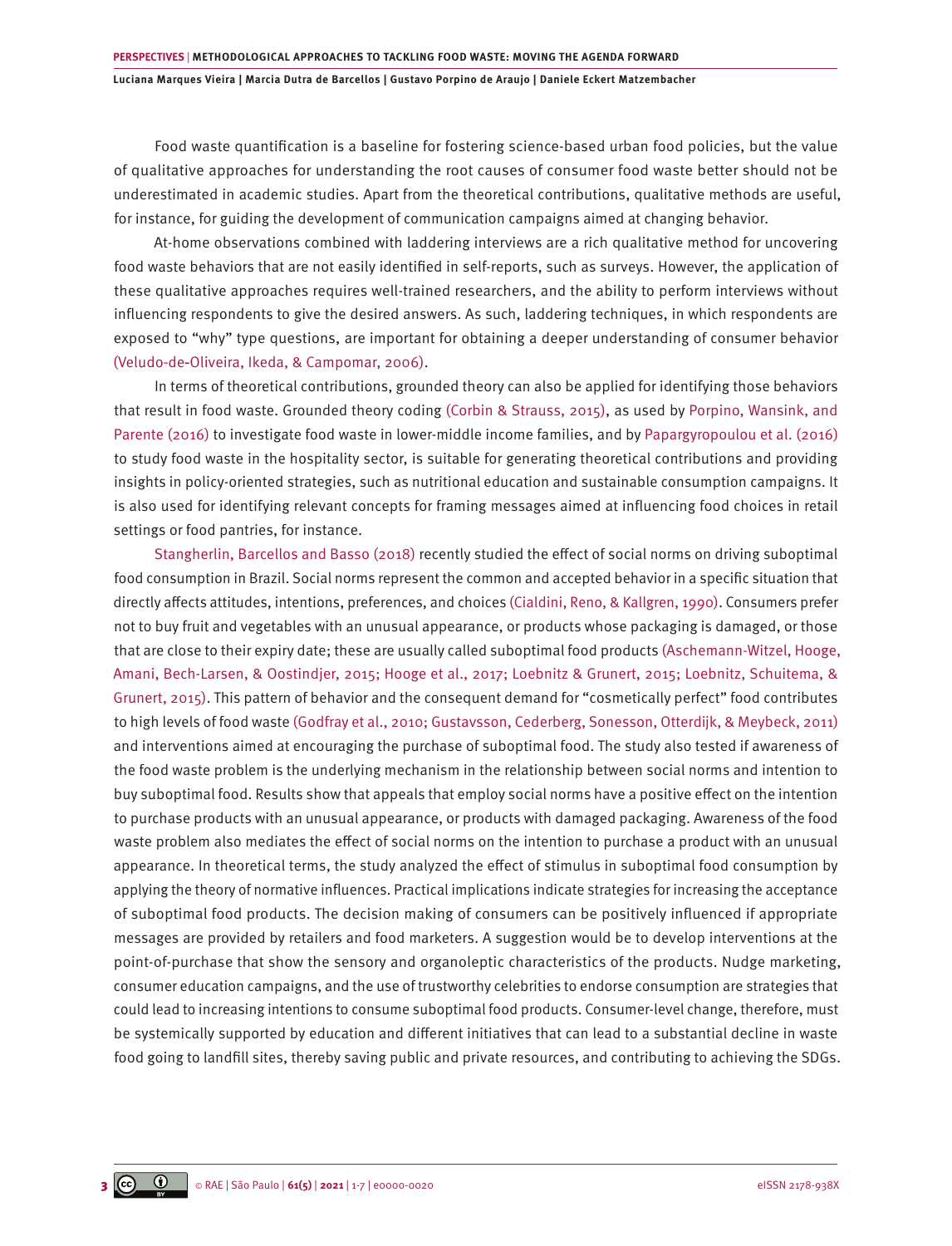#### Supply chain side

[Morgan, Hawkes, Dangour and Lock \(2019\)](#page-5-0) characterize food and nutrition value chain studies to identify opportunities for reducing waste throughout the chain. While most of the time the supply chain framework overlaps the value chain, the former emphasizes the logistics of product flow. Governance mode and the extent of the supply chain are factors that influence FLW.

Studies focusing on supply chain cases take a more systemic approach in that they try to understand how interorganizational relationships can mitigate FLW. There are two main theories for understanding supply chain governance. Transaction cost economics (TCE) is the theoretical analysis of relationships between supply chain agents that enables the analysis of governance to be split into three types: hierarchy, market and hybrid. A hybrid or collaborative relationship between buyer and supplier can reduce the costs involved in the transaction [\(Williamson, 2000\)](#page-6-0). Relationships are often not purely collaborative or opportunistic, however, so TCE can be used in conjunction with other approaches.

The second theoretical background is the relational view (RV), which can be considered an extension of the resource-based view (RBV). While RBV focuses on internal resources of the company, RV suggests that idiosyncratic relationships exist between organizations. These theories can lead to a complementary perspective of formal and informal governance mechanisms in a supply chain (Cislaghi, [Wegner, &](https://www.emerald.com/insight/search?q=Douglas Wegner) [Vieira,](https://www.emerald.com/insight/search?q=Luciana Marques Vieira) 2021). The main assumption of these theories is that collaborative relationships within the supply chain can have an influence on awareness of food waste and, consequently, reduce it. In this perspective, food waste is an economic cost related to waste management practices.

These theoretical approaches support case studies that have a firm or a dyad as the unit of analysis, such as [Mena, Adenso-Diaz and Yurt \(2011\)](#page-5-0), who adopted a buyer-supplier approach when gathering data in two countries. This research extended to include [Mena, Terry, Williams and Ellram \(2014\)](#page-5-0) with the aim of understanding the main causes of FLW in the two product categories with highest demand in the UK grocery sector. It used mixed methods, such as the use of quantitative data to assess the impact of waste. It then carried out multiple case studies using an inductive and theory building approach with open questions. Cross-checking the case studies puts forward propositions aimed at making theoretical contributions to the natural-resource-based view (NRBV). [Richards, Hurst,](#page-6-0) [Messner and O'Connor \(2021\)](#page-6-0) expanded the unit of analysis to include the whole horticultural supply chain in an attempt to identify existing paradoxes, and they used semi-structured and open questions and secondary data to do so. This study tries to take a more holistic view and avoid pointing out where the food is wasted, to indicate how and why it is wasted. [Matzembacher, Vieira and Barcellos \(2021\)](#page-5-0) argue that a multistakeholder perspective is needed, and that not just the supply agents should be investigated, but other intervening stakeholders as well, such as NGOs, public agencies, academia, etc.

Within this context, SCM has been evolving from being an isolated investigation perspective dealing with the interfaces between environmental and economic topics, to a vision of corporate social responsibility applied to the supply chain. These studies [\(Matzembacher et al., 2021; Mena et al., 2014; Richards et al.,](#page-5-0) [2021\)](#page-5-0) exemplify an advance in the research, from focusing on a single point, or on one relationship within the supply chain, to a more holistic analysis. While there are several limitations when it comes to measuring or generalizing in this kind of research, it engages multiple stakeholders in the task of tackling FLW. The use of a multistakeholder approach brings research closer to the real world. In many real cases, reducing FLW to a

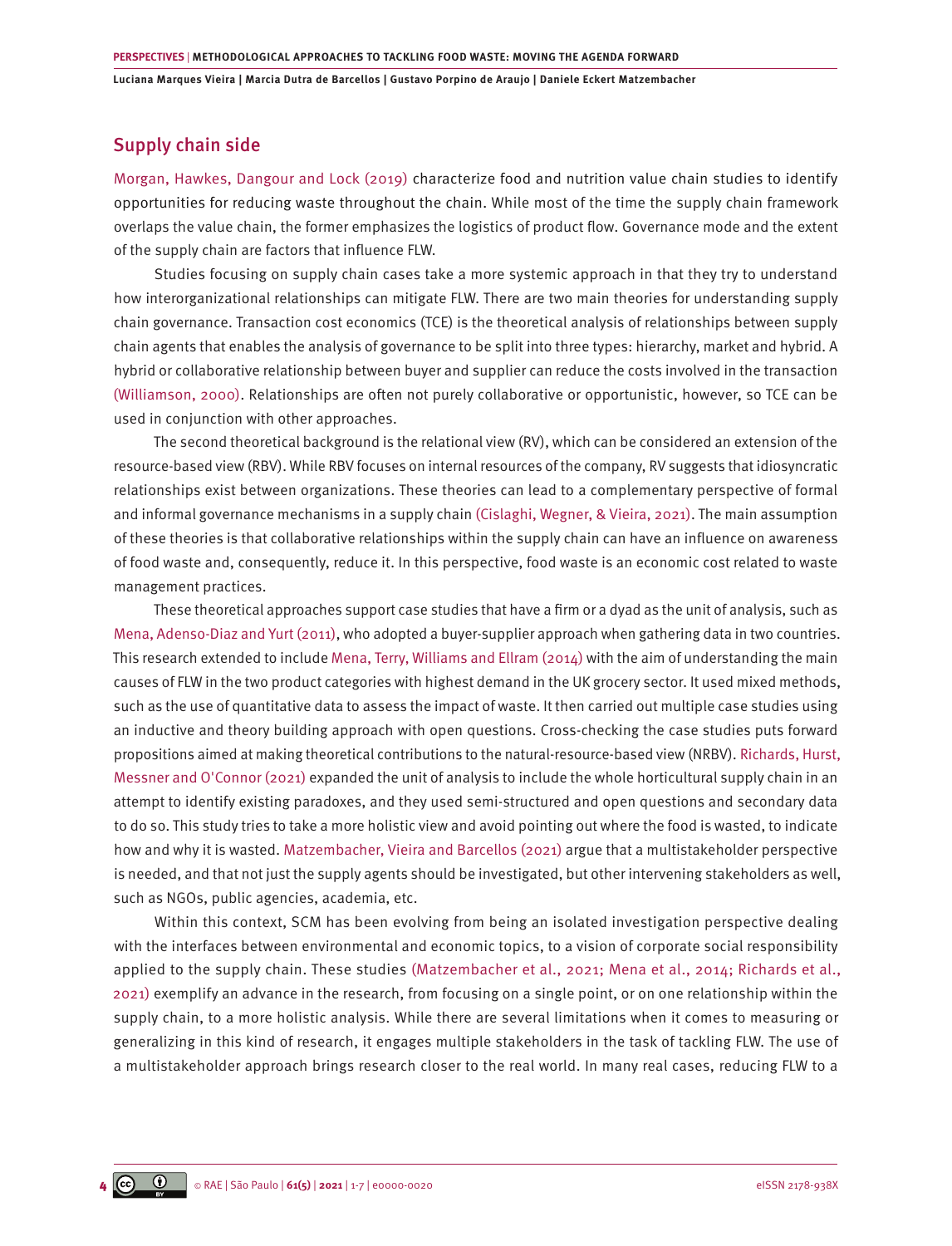single point (production, processing, distribution) results in transferring the waste to the next link in the supply chain; it does not tackle the problem.

When seeking to understand more of the data on the quantification and impact that FLW has, life cycle assessment (LCA) is a very relevant methodology to use. LCA is a systematic approach for assessing environmental impact throughout a product's or a process's life, from extracting the raw material to disposal. [Eriksson and](#page-5-0)  [Spångberg \(2017\)](#page-5-0) conducted some interesting research in this regard. The LCA methodology is widely used for examining environmental impacts associated with FLW management. This is important for decision-making processes and when preparing public policy. LCA analyses can also incorporate a holistic analysis. As [Omolayo,](#page-5-0)  [Feingold, Neff and Romeiko \(2021\)](#page-5-0) propose, rather than focusing just on one or a few activities, it is interesting to include all stages of the food supply chain within the system boundary to capture in more detail the influence of the whole process on the interventions, and to identify key leverage points within the food supply chain for effectively reducing the environmental impacts of FLW.

#### **FOOD FOR THOUGHT**

As FLW research is still divided between consumers and the supply chain, which are analyzed separately, it should move towards adopting an integrated approach that positions the consumer in the context of the supply chain. The challenge is to develop theories and methods that allow this interface between marketing and operations management, with mix methods and units of analysis.

The role of applied research in tackling FLW is key to providing effective solutions. Evidence-based policies [\(Oliver & Boaz, 2019\)](#page-5-0) and evidence-based management [\(Pfeffer & Sutton, 2006\)](#page-6-0) can provide space for interventions in the short term and a consistent change in behavior in the long term. Researchers are challenged to transform research findings into policies or management practices in order to make a positive impact on reducing FLW. Policies might include a good mix of regulatory and voluntary measures, while economic and financial measures are limited. Managerial tools and solutions are required to support the implementation of voluntary measures and the achievement of the SDGs with regard to reducing FLW.

A holistic approach can expand the unit of analysis to include multiple stakeholders and the use of mixed methods, such as undertaking mini-surveys and using techniques, such as social network analysis to understand which stakeholder influences another when it comes to changing behaviors. LCA analytics can also seek to provide a more general picture of the entire supply chain, thereby seeking a more holistic view.

A future research agenda could consider moving away from the "unit" view, whether that be adopting singleactor analysis of the supply chain/consumer level, or using a single methodology. FLW is a complex problem, interconnected at the supply and consumption levels, in which the action of one agent has an impact on others. Each methodology has its strengths and weaknesses when used alone. Given this complexity, it is suggested that a more holistic approach be integrated into research agendas, either by way of multi-stakeholder analysis, or by combining methodologies in order to have a deeper and more concise vision of the FLW problem, and achieve a more integrated impact with the solutions proposed.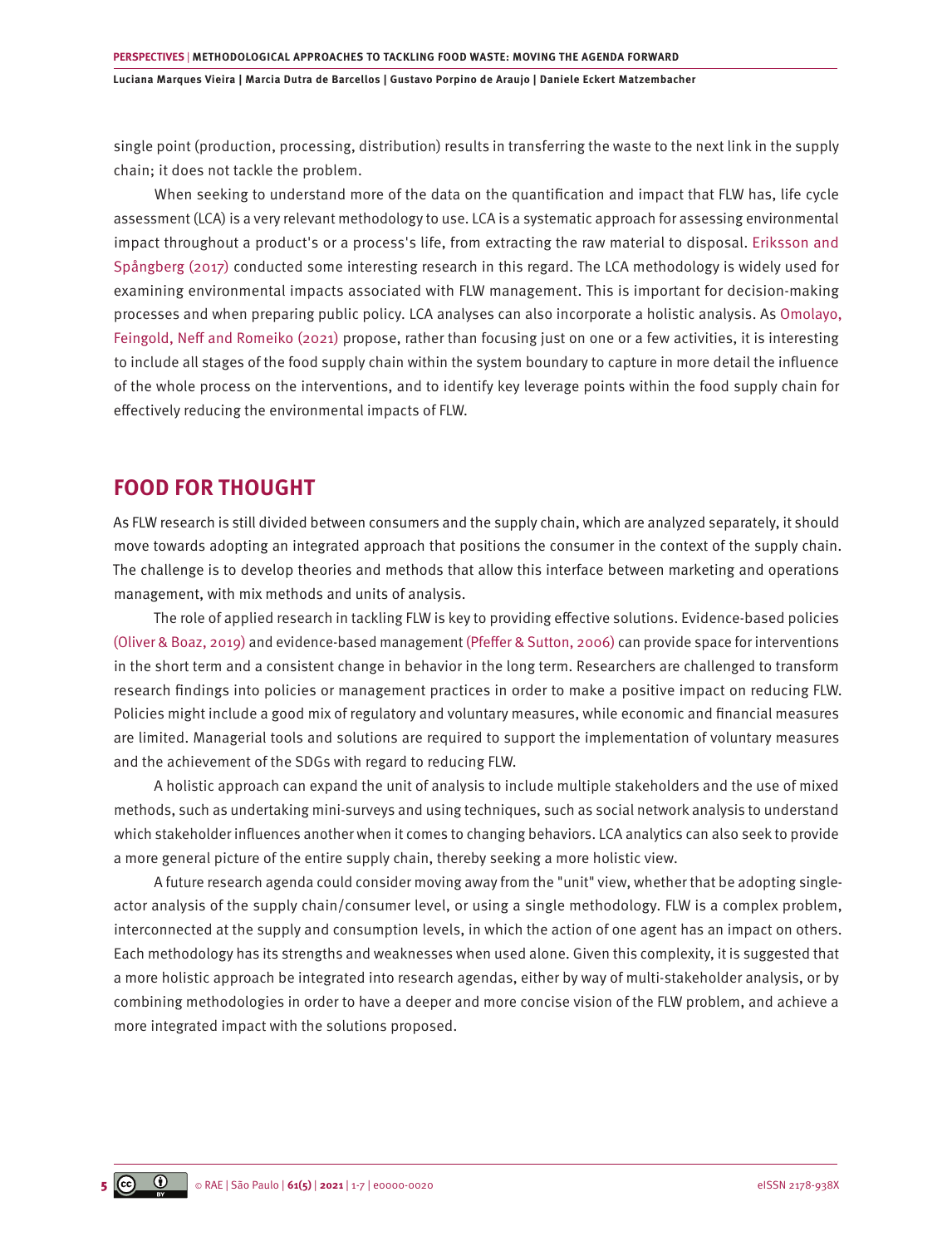### <span id="page-5-0"></span>**REFERENCES**

- [Aschemann-Witzel, J., Hooge, I. de, Amani, P., Bech-Larsen, T., &](http://doi.org/10.3390/su7066457)  [Oostindjer, M. \(2015\). Consumer-related food waste: Causes](http://doi.org/10.3390/su7066457)  [and potential for action. Sustainability, 7, 6457-6477. http://](http://doi.org/10.3390/su7066457) [doi.org/10.3390/su7066457](http://doi.org/10.3390/su7066457)
- Bilska, B., Wrzosek, M., Kołożyn-Krajewska, D., & Krajewski, K. (Julho 2016). Risk of food losses and potential of food recovery for social purposes. *Waste Management*, *52*, 269- 277. [doi: 10.1016/j.wasman.2016.03.035](https://doi.org/10.1016/j.wasman.2016.03.035)
- [Canali, M., Amani, P., Aramyan, L., Gheoldus, M., Moates, G.,](https://core.ac.uk/download/pdf/80070279.pdf) [Östergren, K., ... & Vittuari, M. \(2017\).](https://core.ac.uk/download/pdf/80070279.pdf) Food waste drivers [in Europe, from identification to possible interventions.](https://core.ac.uk/download/pdf/80070279.pdf) [Sustainability, 9\(1\), 37. doi:10.3390/su9010037](https://core.ac.uk/download/pdf/80070279.pdf)
- [Cialdini, R. B., Reno, R. R.., & Kallgren, C. A. \(1990\). A focus](http://doi.org/10.1037/0022-3514.58.6.1015)  [theory of normative conduct: Recycling the concept of norms](http://doi.org/10.1037/0022-3514.58.6.1015)  [to reduce littering in public places. Journal of Personality](http://doi.org/10.1037/0022-3514.58.6.1015)  [and Social Psychology, 58, 1015. doi: 10.1037/0022-](http://doi.org/10.1037/0022-3514.58.6.1015) [3514.58.6.1015](http://doi.org/10.1037/0022-3514.58.6.1015)
- [Cislaghi, T. P., Wegner, D., & Vieira, L. M. \(June, 2021\). How do](https://doi.org/10.1108/SCM-07-2020-0296)  [governance and relational rents evolve during the maturity](https://doi.org/10.1108/SCM-07-2020-0296)  [stages of supply chains? Supply Chain Management, in-press.](https://doi.org/10.1108/SCM-07-2020-0296) [doi: 10.1108/SCM-07-2020-0296](https://doi.org/10.1108/SCM-07-2020-0296)
- Corbin, J., & Strauss, A. (2015). *Basics of qualitative research: Techniques and procedures for developing grounded theory* (4th ed.). Thousand Oaks, USA: Sage.
- [Corrado, S., Caldeira, C., Eriksson, M., Hanssen, O. J., Hauser, H.](https://www.sciencedirect.com/science/article/pii/S2211912417301530) [E., Holsteijn, F. van, ... & Sala, S. \(March, 2019\). Food waste](https://www.sciencedirect.com/science/article/pii/S2211912417301530)  [accounting methodologies: Challenges, opportunities, and](https://www.sciencedirect.com/science/article/pii/S2211912417301530)  [further advancements. Global Food Security, 20, 93-100. doi:](https://www.sciencedirect.com/science/article/pii/S2211912417301530)  [10.1016/j.gfs.2019.01.002](https://www.sciencedirect.com/science/article/pii/S2211912417301530)
- [Eriksson, M., & Spångberg, J. \(February, 2017\). Carbon footprint](https://pubmed.ncbi.nlm.nih.gov/28089203/)  [and energy use of food waste management options for fresh](https://pubmed.ncbi.nlm.nih.gov/28089203/)  [fruit and vegetables from supermarkets. Waste Management,](https://pubmed.ncbi.nlm.nih.gov/28089203/) [60, 786-799. doi: 10.1016/j.wasman.2017.01.008](https://pubmed.ncbi.nlm.nih.gov/28089203/)
- Food and Agriculture Organization of the United Nations. (2019). *The state of food and agriculture 2019.* Moving forward on food loss and waste reduction. Rome, Italy.
- [Giordano, C., Alboni, F., & Falasconi, L. \(2019\). Quantities,](https://doi.org/10.3390/su11123381) [determinants, and awareness of households' food waste](https://doi.org/10.3390/su11123381)  [in Italy: A comparison between diary and questionnaires](https://doi.org/10.3390/su11123381)  [quantities. Sustainability, 11\(12\), 3381. doi: 10.3390/](https://doi.org/10.3390/su11123381) [su11123381](https://doi.org/10.3390/su11123381)
- [Godfray, H. C. J., Beddington, J. R., Crute, I. R., Haddad, L.,](http://doi.org/10.1126/science.1185383) [Lawrence, D., Muir, J. F., & Toulmin, C. \(2010\). Food security:](http://doi.org/10.1126/science.1185383)  [the challenge of feeding 9 billion people. Science, 327, 812-](http://doi.org/10.1126/science.1185383) [818. doi: 10.1126/science.1185383](http://doi.org/10.1126/science.1185383)
- Gustavsson, J., Cederberg, C., Sonesson, U., Otterdijk, R. van, & Meybeck, A. (2011). Global food losses and food waste: Extent causes and prevention. Rome, Italy. *Food and Agriculture Organization (FAO) of the United Nations*.
- [Herpen, E. Van, Lans, I. van der, Holthuysen, N., Nijenhuis-de](https://doi.org/10.1016/j.wasman.2019.03.013)  [Vries, M., & Quested, T. \(2019\). Comparing wasted apples and](https://doi.org/10.1016/j.wasman.2019.03.013) [oranges: An assessment of methods to measure household](https://doi.org/10.1016/j.wasman.2019.03.013) [food waste. Waste Management, 88, 71-84. doi: 10.1016/j.](https://doi.org/10.1016/j.wasman.2019.03.013) [wasman.2019.03.013](https://doi.org/10.1016/j.wasman.2019.03.013)
- [Hooge, I. E. de, Oostindjer, M., Aschemann-Witzel, J., Normann,](http://doi.org/10.1016/j.foodqual.2016.09.012)  [A., Loose, S. M., & Almli, V. L. \(2017\). This apple is too ugly for](http://doi.org/10.1016/j.foodqual.2016.09.012) [me! Consumer preferences for suboptimal food products in](http://doi.org/10.1016/j.foodqual.2016.09.012) [the supermarket and at home. Food Quality and Preference,](http://doi.org/10.1016/j.foodqual.2016.09.012)  [56, 80-92. doi: 10.1016/j.foodqual.2016.09.012](http://doi.org/10.1016/j.foodqual.2016.09.012)
- [Loebnitz, N., & Grunert, K. G. \(2015\). The effect of food shape](https://doi.org/10.1016/j.foodqual.2014.08.005)  [abnormality on purchase intentions in China. Food Quality and](https://doi.org/10.1016/j.foodqual.2014.08.005) [Preference, 40, 24-30. doi: 0.1016/j.foodqual.2014.08.005](https://doi.org/10.1016/j.foodqual.2014.08.005)
- [Loebnitz, N., Schuitema, G., & Grunert, K. G. \(2015\). Who buys](http://doi.org/10.1002/mar.20788) [oddly shaped food and why? Impacts of food shape abnor](http://doi.org/10.1002/mar.20788)[mality and organic labelling on purchase intentions. Psychol](http://doi.org/10.1002/mar.20788)[ogy & Marketing, 32, 408-421. doi: 10.1002/mar.20788](http://doi.org/10.1002/mar.20788)
- [Matzembacher, D. E., Brancoli, P., Maia, L. M., & Eriksson, M.](https://doi.org/10.1016/j.wasman.2020.07.014)  [\(2020\). Consumer's food waste in different restaurants](https://doi.org/10.1016/j.wasman.2020.07.014) [configuration: A comparison between different levels of](https://doi.org/10.1016/j.wasman.2020.07.014) incentive and interaction. [Waste Management, 114, 263-273.](https://doi.org/10.1016/j.wasman.2020.07.014)  [doi: 10.1016/j.wasman.2020.07.014](https://doi.org/10.1016/j.wasman.2020.07.014)
- [Matzembacher, D. E., Vieira, L. M., & Barcellos, M. D. de. \(2021\).](https://doi.org/10.1016/j.indmarman.2020.08.016)  [An analysis of multi-stakeholder initiatives to reduce food](https://doi.org/10.1016/j.indmarman.2020.08.016) [loss and waste in an emerging country–Brazil. Industrial](https://doi.org/10.1016/j.indmarman.2020.08.016)  [Marketing Management, 93, 591-604. doi: 10.1016/j.](https://doi.org/10.1016/j.indmarman.2020.08.016) [indmarman.2020.08.016](https://doi.org/10.1016/j.indmarman.2020.08.016)
- [Mena, C., Adenso-Diaz, B.. & Yurt, O. \(2011\).](https://doi.org/10.1016/j.resconrec.2010.09.006) The causes of food [waste in the supplier–retailer interface: Evidences from the](https://doi.org/10.1016/j.resconrec.2010.09.006)  [UK and Spain. Resources, Conservation and Recycling, 55\(6\),](https://doi.org/10.1016/j.resconrec.2010.09.006)  [648-658. doi: 10.1016/j.resconrec.2010.09.006](https://doi.org/10.1016/j.resconrec.2010.09.006)
- [Mena, C., Terry, L. A., Williams, A., & Ellram, L. \(2014\). Causes of](https://doi.org/10.1016/j.ijpe.2014.03.012) [waste across multi-tier supply networks: Cases in the UK food](https://doi.org/10.1016/j.ijpe.2014.03.012) [sector. International Journal of Production Economics, 152,](https://doi.org/10.1016/j.ijpe.2014.03.012)  [144-158. doi: 10.1016/j.ijpe.2014.03.012](https://doi.org/10.1016/j.ijpe.2014.03.012)
- [Morgan, E., Hawkes, C., Dangour, A., & Lock, K. \(2019\). Analyzing](https://www.tandfonline.com/doi/full/10.1080/19320248.2018.1434106) [food value chains for nutrition goals. Journal of](https://www.tandfonline.com/doi/full/10.1080/19320248.2018.1434106) Hunger & Environmental Nutrition, 14(4), 447-465. doi: [10.1080/19320248.2018.1434106](https://www.tandfonline.com/doi/full/10.1080/19320248.2018.1434106)
- [Oelofse, S., Muswema, A., & Ramukhwatho, F. \(2018\).](https://doi.org/10.17159/sajs.2018/20170284)  [Household food waste disposal in South Africa: A case study](https://doi.org/10.17159/sajs.2018/20170284) [of Johannesburg and Ekurhuleni. South African Journal of](https://doi.org/10.17159/sajs.2018/20170284) [Science, 114\(5/6\). doi: 10.17159/sajs.2018/20170284](https://doi.org/10.17159/sajs.2018/20170284)
- [Oliver, K., & Boaz, A. \(2019\).Transforming evidence for policy](https://doi.org/10.1057/s41599-019-0266-1) [and practice: Creating space for new conversations. Palgrave](https://doi.org/10.1057/s41599-019-0266-1)  Communication, 5, [60. doi: 10.1057/s41599-019-0](https://doi.org/10.1057/s41599-019-0266-1)
- [Omolayo, Y., Feingold, B. J., Neff, R. A., & Romeiko, X. X. \(January,](https://doi.org/10.1016/j.resconrec.2020.105119)  [2021\). Life cycle assessment of food loss and waste in the](https://doi.org/10.1016/j.resconrec.2020.105119)  [food supply chain. Resources, Conservation and Recycling,](https://doi.org/10.1016/j.resconrec.2020.105119)  [164, 105119. doi: 10.1016/j.resconrec.2020.105119](https://doi.org/10.1016/j.resconrec.2020.105119)